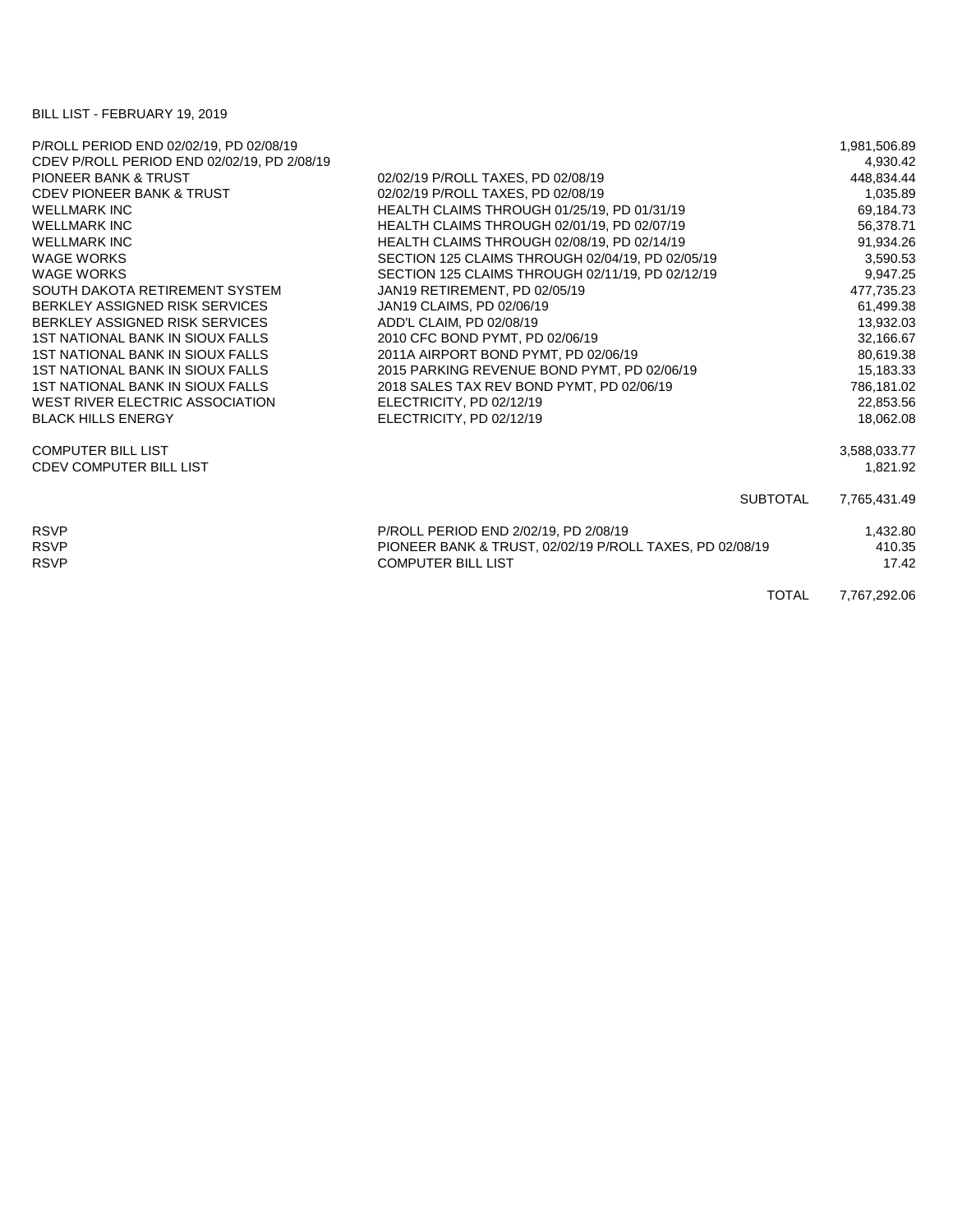## The City of Rapid City Bill List by Vendor - Summary

| <b>Vendor ID</b> | <b>Vendor Name</b>                             | <b>Amount</b> |
|------------------|------------------------------------------------|---------------|
|                  | 5 1ST NATIONAL BANK IN SIOUX FALLS             | 679695.18     |
|                  | 37 A & B BUSINESS EQUIPMENT INC                | 2171.95       |
|                  | 42 A T & T MOBILITY                            | 46.44         |
|                  | 44 A TO Z SHREDDING                            | 61.20         |
|                  | 46 A&B WELDING SUPPLY CO INC                   | 1827.24       |
|                  | 9552 A&J SCREENING-PARK BENCH APPAREL          | 160.00        |
|                  | 8823 ABC CARPET CLEANERS                       | 340.00        |
|                  | 79 ACE HARDWARE-EAST                           | 1507.45       |
|                  | 80 ACE HARDWARE-WEST                           | 484.78        |
|                  | 81 ACE STEEL & RECYCLING INC                   | 125.31        |
|                  | <b>86 ACTION MECHANICAL INC</b>                | 173.47        |
|                  | 9519 ACTION POWER WASHING                      | 920.00        |
|                  | 87 ACTIVE DATA SYSTEMS                         | 12282.00      |
|                  | 90 ADAMS ISC                                   | 58.32         |
|                  | 97 ADECCO EMPLOYMENT SERVICES                  | 781.20        |
|                  | 9041 AIRGAS USA, LLC                           | 382.62        |
|                  | 151 ALLEGIANT EMERGENCY SERVICES INC           | 321.16        |
|                  | 158 ALLIED ARTS FUND DRIVE                     | 24863.00      |
|                  | 10683 ALLSTATE PETERBILT OF RAPID CITY         | 102.17        |
|                  | 164 ALSCO INC                                  | 582.84        |
|                  | 183 AMERICAN LEGAL PUBLISHING CORP             | 97.50         |
|                  | 211 ANDELA PRODUCTS LTD                        | 5061.44       |
|                  | 7144 ANDY BERNARD                              | 10.00         |
|                  | 10763 AQUATIC TECHNOLOGY INC                   | 656.16        |
|                  | 264 ARISTA TEK INC                             | 495.00        |
|                  | 5535 ARROW INTERNATIONAL INC                   | 1688.50       |
|                  | 9540 ARROWWOOD RESORT & CONFERENCE CENTER AT   | 183.90        |
|                  | 384 BARGAIN BARN TIRE & REPAIR                 | 116.20        |
|                  | 8451 BATTERIES PLUS BULBS                      | 180.00        |
|                  | 11922 BELLA VISTA CARE & REHABILITATION CENTER | 50.00         |
|                  | 510 BERKLEY ASSIGNED RISK SERVICES             | 2192.01       |
|                  | 536 BH SERVICES INC                            | 1562.06       |
|                  | 573 BLACK HAWK VANS INC                        | 766.00        |
|                  | 582 BLACK HILLS BAGELS                         | 44.45         |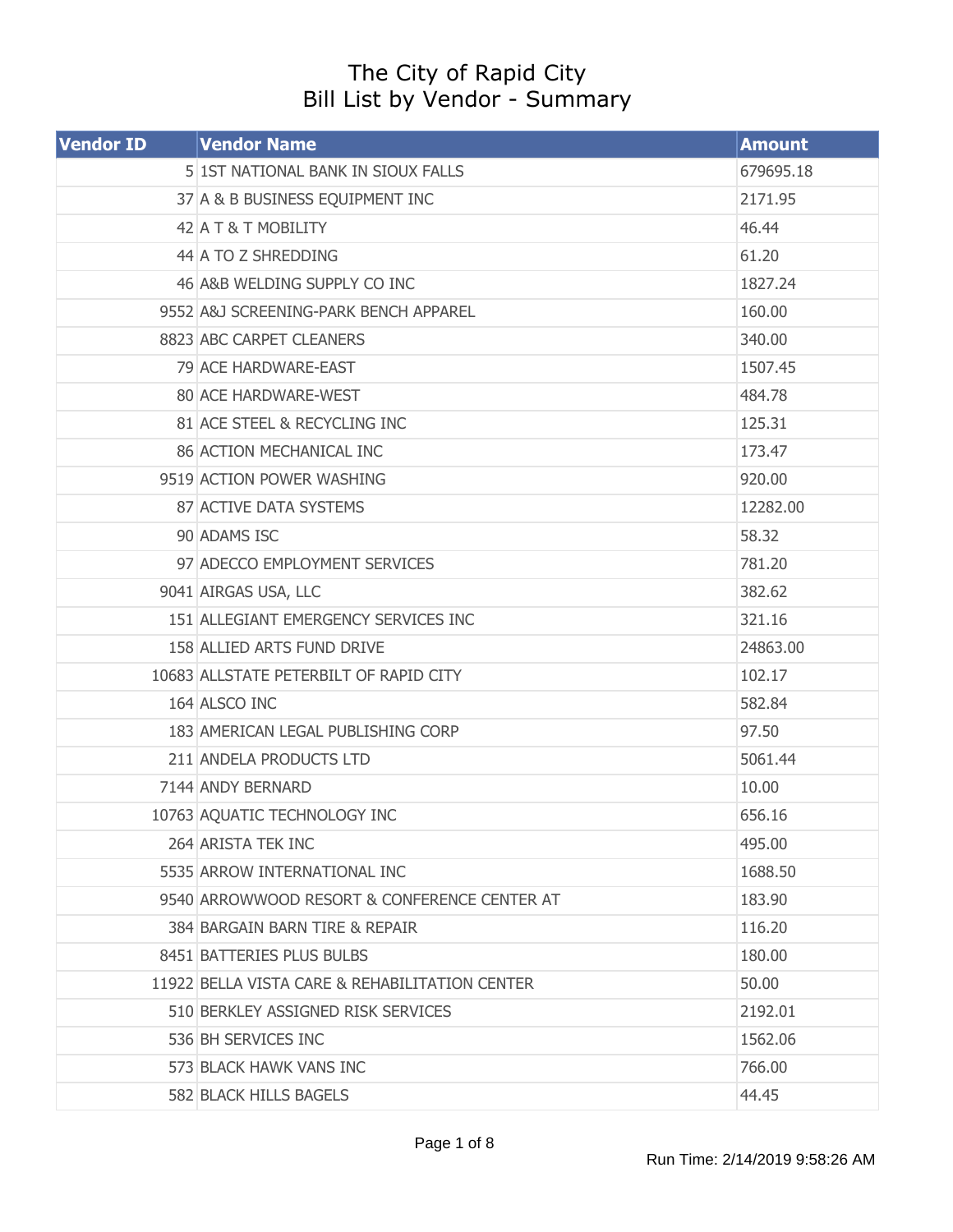| 584 BLACK HILLS BUSINESS SOURCE                   | 616.17    |
|---------------------------------------------------|-----------|
| 586 BLACK HILLS CHEMICAL CO INC                   | 924.38    |
| 622 BLACK HILLS ENERGY                            | 10477.91  |
| 623 BLACK HILLS POWER SPORTS INC                  | 317.93    |
| 8896 BLACK HILLS TENT & AWNING                    | 50.04     |
| 637 BLACK HILLS TRUCK & TRAILER INC               | 492.09    |
| 652 BLACKSTRAP INC                                | 16397.33  |
| 691 BOOT BARN INC                                 | 878.93    |
| 692 BORDER STATES ELECTRIC SUPPLY                 | 1151.79   |
| 699 BOUND TREE MEDICAL INC                        | 3355.60   |
| 2982 BRENT LONG                                   | 56.00     |
| 842 BUTLER MACHINERY CO.                          | 716238.07 |
| 884 CANYON LAKE SENIOR CENTER                     | 4443.75   |
| 905 CARQUEST AUTO PARTS                           | 2383.07   |
| 931 CBH COOPERATIVE                               | 9184.05   |
| 932 CDW GOVERNMENT INC                            | 13.15     |
| 945 CENTURY BUSINESS PRODUCTS INC                 | 89.83     |
| 948 CENTURYLINK                                   | 2349.35   |
| 951 CERTIFIED LABORATORIES INC                    | 431.94    |
| 988 CHRIS SUPPLY COMPANY INC                      | 144.05    |
| 1013 CITY OF RAPID CITY                           | 55675.15  |
| 1044 CLIMATE CONTROL SYSTEMS & SERVICE            | 5525.48   |
| 1051 COAST TO COAST SOLUTIONS                     | 136.97    |
| 1053 COCA-COLA OF THE BLACK HILLS                 | 975.00    |
| 1101 CONDUIT REPAIR SYSTEMS INC                   | 181.79    |
| 1103 CONNECTIONS INC                              | 1366.06   |
| 1110 CONSUMER CREDIT COUNSELING SERVICE OF THE BH | 3656.25   |
| 1113 CONTRACTOR'S SUPPLY INC                      | 34.00     |
| 1123 COPY COUNTRY INC.                            | 19.00     |
| 9890 CORE & MAIN LP                               | 45980.41  |
| 1132 CORNERSTONE RESCUE MISSION                   | 8333.33   |
| 1144 COUNTRY INN & SUITES                         | 168.00    |
| 6916 CRASH DATA GROUP                             | 1050.00   |
| 1163 CREDIT COLLECTIONS BUREAU                    | 1155.66   |
| 1164 CRESCENT ELECTRIC SUPPLY CO                  | 1373.93   |
| 1167 CRICKET LAWN SERVICE                         | 1510.00   |
| 1179 CRUM ELECTRIC                                | 14.17     |
| 10507 CUMMINS ROCKY MOUNTAIN                      | 141.86    |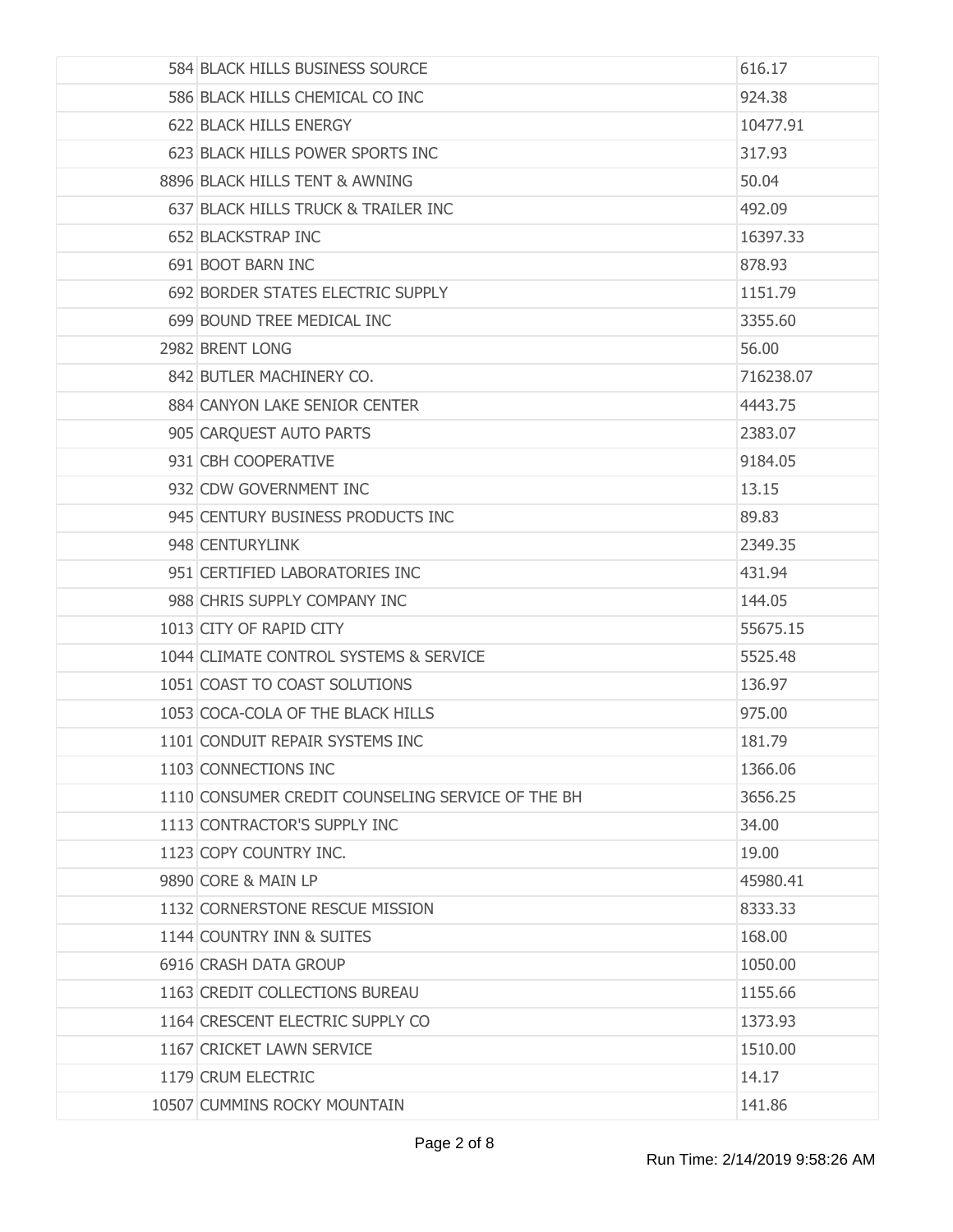| 1209 D&M AG SUPPLY INC                  | 565.50   |
|-----------------------------------------|----------|
| 1218 DAHL FINE ARTS CENTER              | 7837.25  |
| 1231 DAKOTA BATTERY/ELECTRIC            | 5.64     |
| 1239 DAKOTA FLUID POWER                 | 2337.64  |
| 5570 DAKOTA HILLS PEST SERVICE          | 225.00   |
| 1248 DAKOTA PARTY                       | 119.52   |
| 1252 DAKOTA PUMP INC                    | 3141.94  |
| 1253 DAKOTA Q INTERNET SERVICES         | 349.95   |
| 6888 DAKOTA TRUCK & AUTO LLC            | 3118.77  |
| 4768 DALE TECH                          | 28.00    |
| 1267 DALE'S TIRE & RETREADING INC       | 1190.96  |
| 6424 DAN KOOLS                          | 28.00    |
| 10043 DANE CARLSON                      | 35.00    |
| 1359 DIAMOND VOGEL PAINT CTR            | 84.55    |
| 2983 DR. NATHAN LONG                    | 1800.00  |
| 1475 EARLY CHILDHOOD CONNECTIONS        | 4062.50  |
| 1491 EDDIES TRUCK SALES & SERVICE       | 1901.37  |
| 6773 ELLIOT HARDING                     | 391.00   |
| <b>6018 ERIC SHATTUCK</b>               | 37.00    |
| 11932 ESTATE OF DOROTHY GOEDEN          | 3.00     |
| 1582 EUROFINS EATON ANALYTICAL INC      | 80.00    |
| 1592 EVERGREEN OFFICE PRODUCTS INC      | 131.67   |
| 1600 EXPRESS COLLECTIONS INC            | 402.64   |
| 1627 FASTENAL COMPANY                   | 2582.98  |
| 1633 FEDERAL EXPRESS CORPORATION        | 343.05   |
| 1647 FERBER ENGINEERING                 | 4185.00  |
| 1648 FERGUSON ENTERPRISES INC           | 1346.61  |
| 1661 FINANCIAL FORMS & SUPPLIES INC     | 1423.10  |
| <b>1678 FIRST INTERSTATE BANK</b>       | 47936.18 |
| 1694 FISHER SCIENTIFIC                  | 167.95   |
| 1728 FMG INC.                           | 6751.60  |
| 1820 G&H DISTRIBUTING INC.              | 493.65   |
| 1831 GALLS INCORPORATED                 | 1166.80  |
| 4873 GLENN TOWNSEND                     | 100.00   |
| 1922 GODFREY BRAKE SERVICE & SUPPLY INC | 6614.61  |
| 1924 GOLDEN WEST TECHNOLOGIES INC       | 200.00   |
| 1979 GREAT WESTERN TIRE INC.            | 5934.91  |
| 2000 GRIMM'S PUMP SERVICE INC           | 193.62   |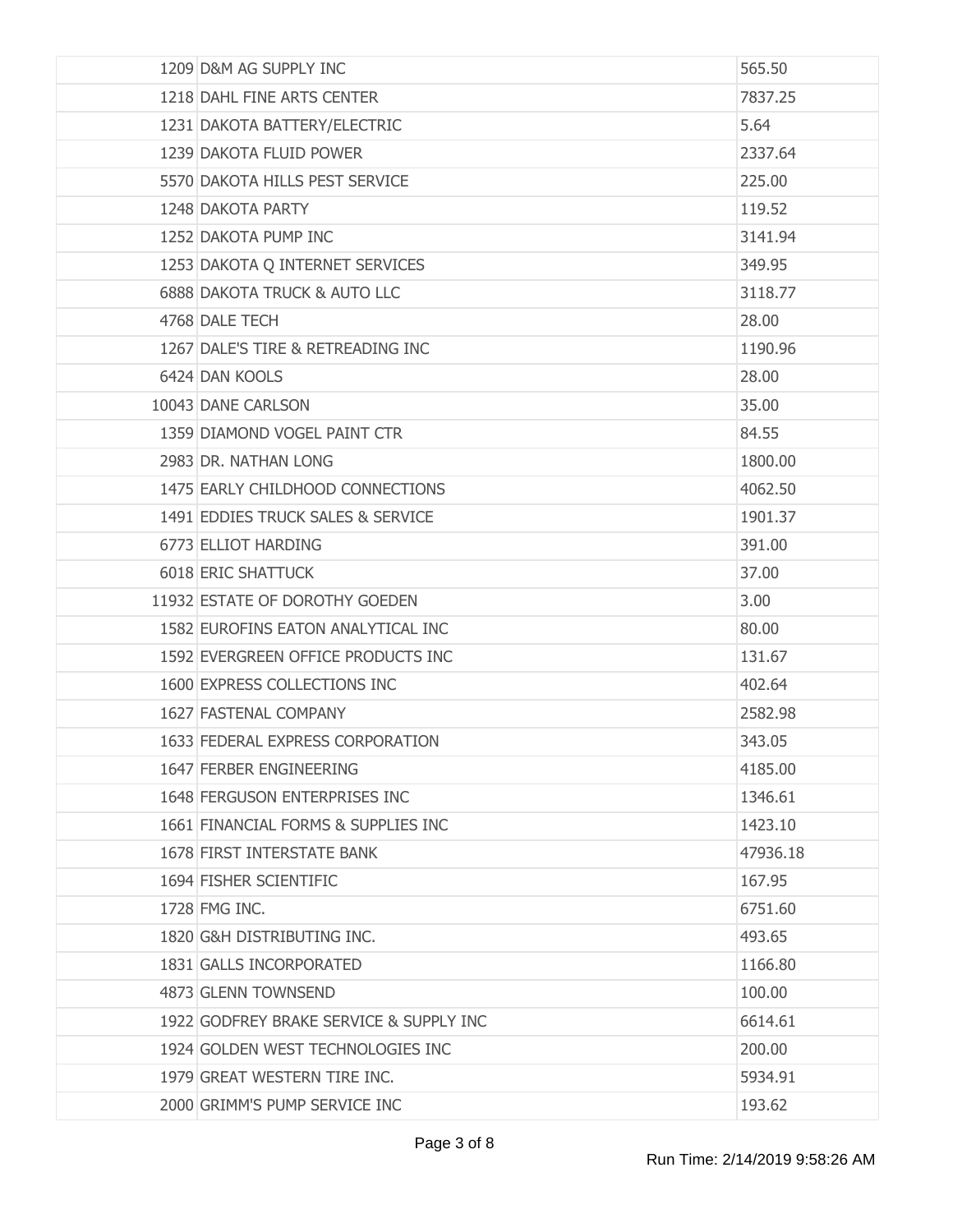| 2044 HACH CO                       | 1415.79  |
|------------------------------------|----------|
| 2104 HARDWARE HANK                 | 37.78    |
| 2132 HARVEYS LOCK SHOP INC         | 2828.11  |
| 2149 HAWKINS CHEMICAL INC          | 7318.33  |
| 2200 HELP! LINE CENTER INC         | 4875.00  |
| 2207 HENRY SCHEIN INC              | 650.56   |
| 2267 HILLYARD INC. / SIOUX FALLS   | 441.46   |
| 2293 HOLIDAY INN-CITY CENTER       | 752.00   |
| 11555 HONEY DONE                   | 300.00   |
| 10691 HORNER INDUSTRIES INC        | 75.00    |
| 2380 IAPMO                         | 300.00   |
| 2409 INDOFF INC                    | 2150.99  |
| 2424 INLAND TRUCK PARTS CO.        | 230.42   |
| 2429 INSTA CHAIN INC               | 543.24   |
| 2453 INTERSTATE BATTERIES INC      | 154.00   |
| 2470 J & D PRECAST INC             | 395.00   |
| 1183 JASON CULBERSON               | 56.00    |
| 5387 JASON ZEIGLER                 | 83.00    |
| 376 JEFF BARBER                    | 127.00   |
| 2512 JENNER EQUIPMENT CO           | 801.38   |
| 1881 JEREMY GIBBONS                | 37.00    |
| 2526 JERRY'S CAKES SHAKES & BAKE   | 45.00    |
| 6699 JMD EXCAVATING                | 7900.00  |
| 2107 JOHN HARLAN                   | 146.00   |
| 2586 JONES & BARTLETT LEARNING LLC | 1389.82  |
| 2613 KADRMAS LEE & JACKSON         | 8375.13  |
| 2664 KENNY'S BODY SHOP INC         | 3130.82  |
| 2679 KIEFFER SANITATION INC        | 180.24   |
| 2682 KIMBALL MIDWEST               | 706.02   |
| 2719 KNECHT HOME CENTER            | 97.94    |
| 2739 KONE INC                      | 90.35    |
| 2756 KREISER'S LLC                 | 4435.86  |
| 1635 KYLE FEES                     | 52.25    |
| 2859 LAWSON PRODUCTS INC           | 423.70   |
| 8388 LEARN TO SKATE USA            | 373.75   |
| 11931 LEWIS REPAIR & MFG INC       | 123.14   |
| 7350 LEXISNEXIS                    | 15600.00 |
| 6816 LIBERTY CHRYSLER CENTER LLC   | 27907.68 |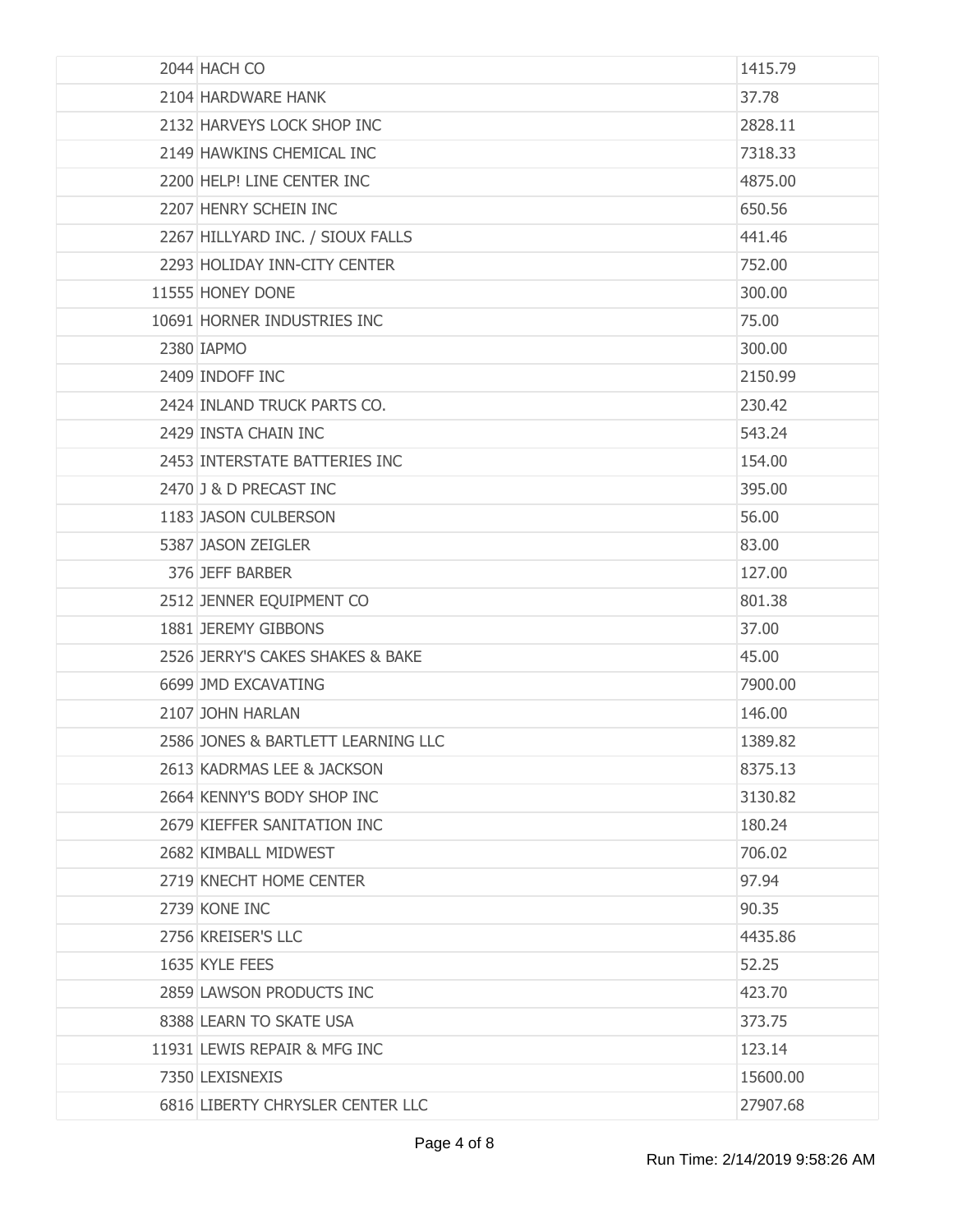| 2935 LIFEWAYS INC                              | 4875.00   |
|------------------------------------------------|-----------|
| 2936 LIFT PRO EQUIPMENT COMPANY INC            | 1150.00   |
| 2938 LIGHTING MAINTENANCE CO                   | 7.50      |
| 2951 LIND-EXCO INC                             | 191877.84 |
| 3004 LOWE'S                                    | 794.79    |
| 8945 LOYAL PLUMBING                            | 234.69    |
| 3692 LYNN PEAVEY COMPANY                       | 930.00    |
| 6880 M & W TOWING AND RECOVERY                 | 335.00    |
| 3036 M G OIL CO                                | 5436.06   |
| 8899 MACQUEEN EMERGENCY GROUP                  | 321.38    |
| 7809 MALWAREBYTES                              | 50460.00  |
| 7864 MANAGERPLUS SOLUTIONS, LLC                | 2417.28   |
| 9793 MARCO                                     | 1147.00   |
| 3084 MARCO TECHNOLOGIES INC                    | 287.64    |
| 763 MARK BRODRICK                              | 247.78    |
| 3810 MARK RADERSCHADT                          | 104.00    |
| 2746 MARTIN KOST                               | 75.61     |
| 3112 MATCO TOOLS                               | 150.00    |
| 3115 MATHESON TRI-GAS INC                      | 1741.28   |
| 2684 MATT KIMBALL'S GOLF SHOP                  | 4533.13   |
| 3164 MCKIE FORD INC                            | 448.25    |
| 3208 MENARDS                                   | 2171.05   |
| 3225 METROPOLITAN LIFE INSURANCE COMPANY       | 5977.76   |
| 405 MICHAEL BARTLING                           | 35.00     |
| 3239 MID-AMERICAN RESEARCH CHEMICAL CORP       | 437.07    |
| 3243 MIDCONTINENT TESTING LABS INC             | 1905.22   |
| 3260 MIDWEST TURF & IRRIGATION                 | 312.99    |
| 3287 MINNELUZAHAN SENIOR CITIZENS CTR          | 4443.75   |
| 3321 MONTANA DAKOTA UTIL CO                    | 9393.20   |
| 3353 MOTION INDUSTRIES INC                     | 1359.01   |
| 3371 MOUNTAIN STATES SECURITY INC              | 2019.00   |
| 3363 MOUNTAIN WEST LLC                         | 240.00    |
| 3395 MUSEUM ALLIANCE OF RC                     | 31000.00  |
| 3422 NATIONAL TRUST FOR HISTORIC PRESV         | 50.00     |
| 11373 NELSON NYGAARD CONSULTING ASSOCIATES INC | 3489.68   |
| 898 NICK CARLSON                               | 56.00     |
| 10597 NORTH CENTRAL INTERNATIONAL INC          | 5749.85   |
| 3525 NORTHERN TRUCK EQUIPMENT CORP             | 1702.50   |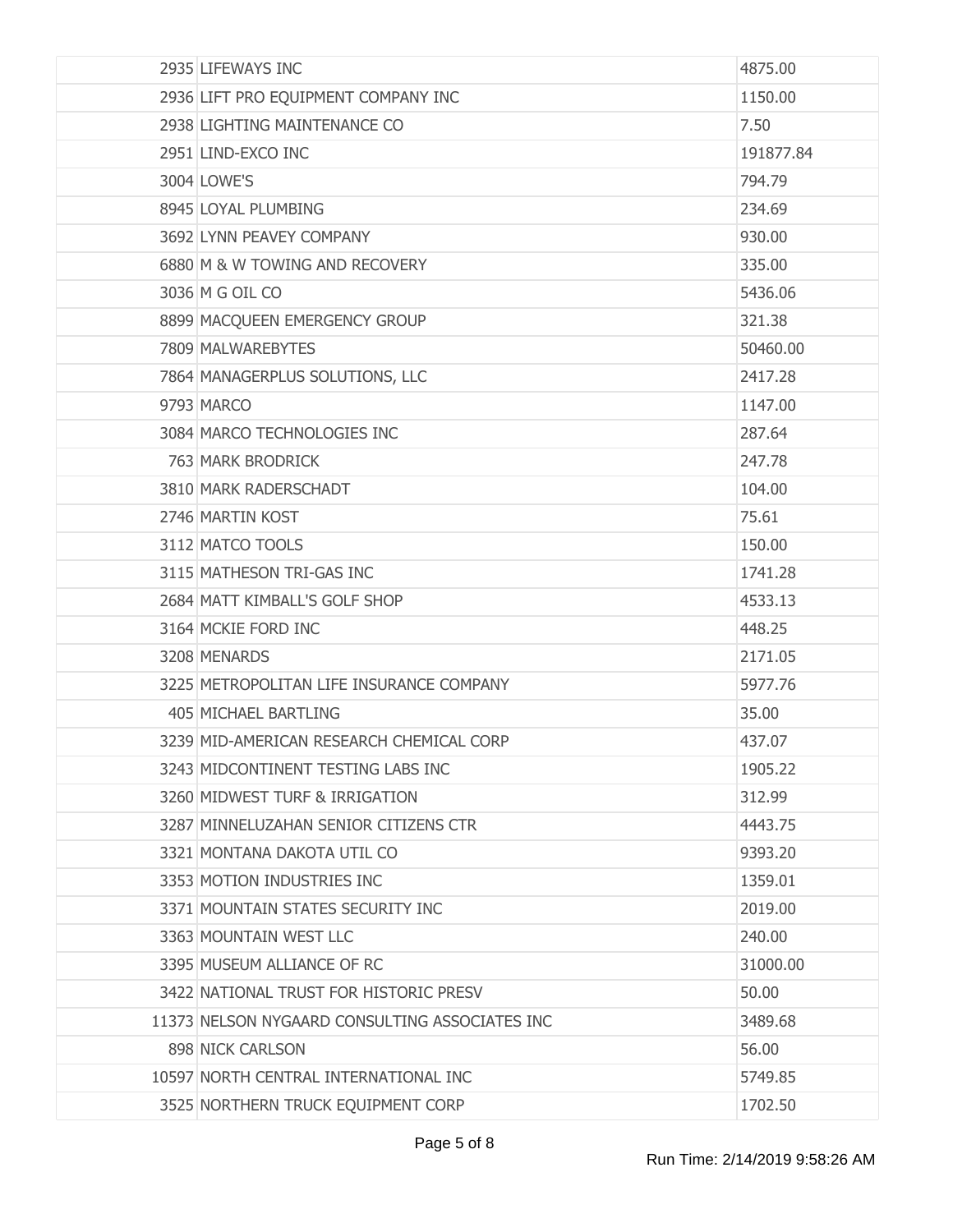| 3530 NORTHWEST PIPE FITTINGS INC              | 3179.72   |
|-----------------------------------------------|-----------|
| 6586 OFFICE PRIDE BILLING SERVICES            | 1852.50   |
| 3588 OLSON TOWING                             | 85.00     |
| 3604 O'REILLY AUTO PARTS                      | 13.74     |
| 11668 OVERHEAD DOOR OF RAPID CITY             | 122.98    |
| 8433 OXI FRESH CARPET CLEANING                | 750.00    |
| 3625 PACIFIC STEEL & RECYCLING INC            | 251.44    |
| 3660 PARKWAY CAR WASH INC                     | 36.00     |
| 3670 PARTY DIRECT                             | 596.57    |
| 3601 PENNINGTON COUNTY                        | 206376.15 |
| 5432 PERFORMING ARTS CENTER OF RAPID CITY INC | 5866.34   |
| 2928 PETE LIEN & SONS INC                     | 373.75    |
| 5497 PIONEER BANK & TRUST                     | 61571.95  |
| 3704 PONDEROSA SPORTSWEAR                     | 3516.48   |
| 3722 POWER HOUSE HONDA                        | 1261.67   |
| 11354 PRAIRIE AUTO PARTS                      | 2326.74   |
| 6215 PROFESSIONAL METAL WORKS LLC             | 5046.00   |
| 7323 PROVANTAGE LLC                           | 584.00    |
| 3679 PURCHASE POWER/PITNEY BOWES              | 153.42    |
| 6302 PUSH-PEDAL-PULL                          | 245.63    |
| 3789 QUALITY FLOW SYSTEMS INC                 | 5114.27   |
| 11353 QUILL LLC                               | 226.96    |
| 3806 R & R SPECIALITIES INC                   | 1189.40   |
| 3816 RADIOTRONICS INC                         | 336.00    |
| 3829 RAMKOTA HOTEL                            | 583.98    |
| 11273 RANDY ALBRIGHT                          | 48.00     |
| 3845 RAPID CITY AREA CHAMBER OF COMMERCE      | 2833.33   |
| 3846 RAPID CITY AREA ECONOMIC DEVELOPMENT     | 27083.33  |
| 3848 RAPID CITY AREA SCHOOL DIST 51-4         | 7409.92   |
| 3849 RAPID CITY ARTS COUNCIL                  | 1026.50   |
| 3863 RAPID CITY JOURNAL - ADVERTISING         | 1045.41   |
| 3879 RAPID CITY WINAIR CO                     | 26.67     |
| 3885 RAPID DELIVERY                           | 101.20    |
| 3894 RAPID REFRIGERATION                      | 879.32    |
| 3895 RAPID ROOTER                             | 180.00    |
| 10961 RAPID TAXI INC                          | 37.25     |
| 3905 RAPP SALES CO                            | 69.00     |
| 3934 RCS CONSTRUCTION INC.                    | 256529.24 |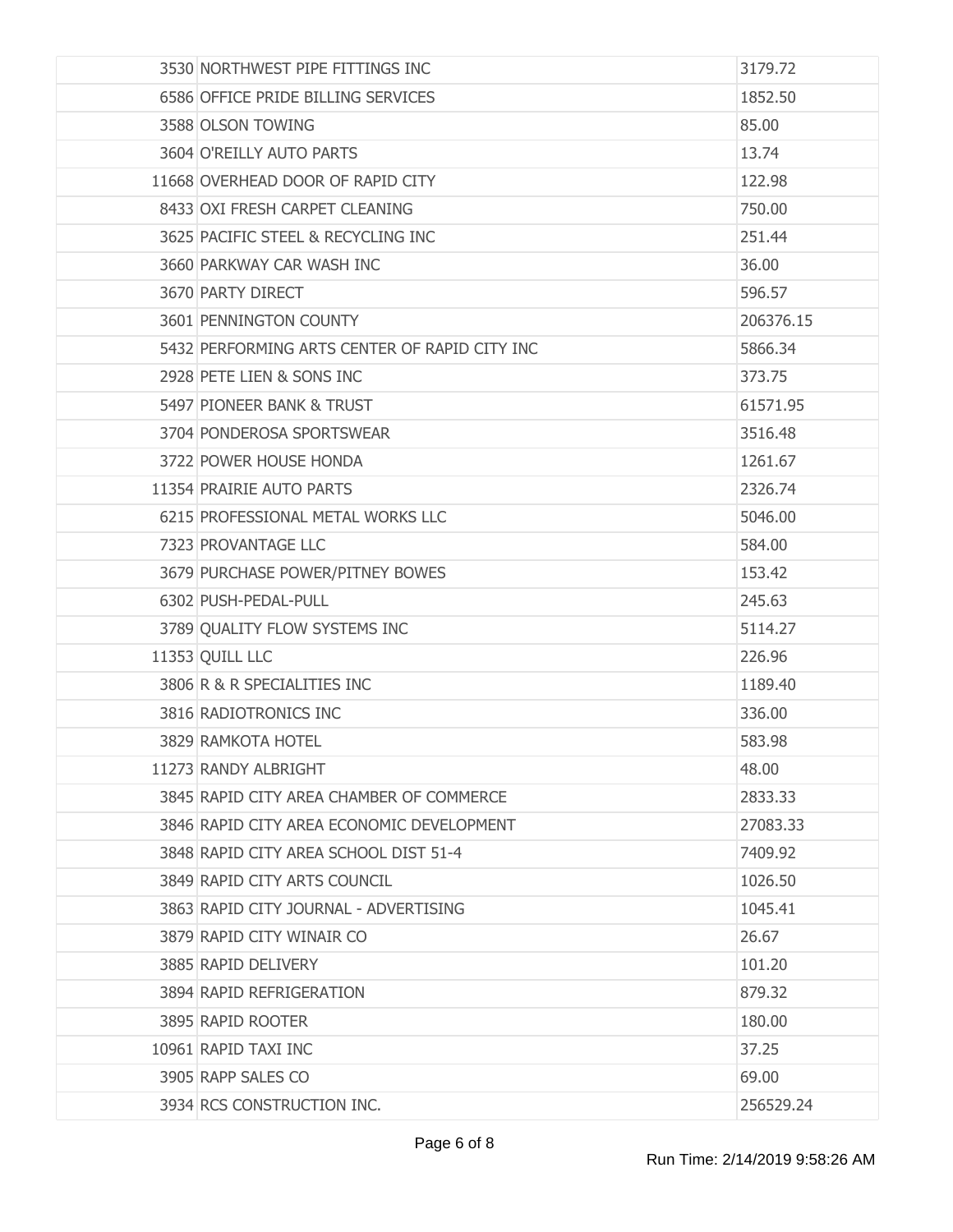| 3938 RDO EQUIPMENT CO                       | 626.90    |
|---------------------------------------------|-----------|
| 3952 RECOVERY SYSTEMS CO INC                | 1126.89   |
| 3958 RED WING SHOE STORE                    | 858.45    |
| 4040 RICOH USA                              | 429.68    |
| 3135 ROLANA MCCAFFERTY                      | 1225.00   |
| 8646 ROSENBAUER SOUTH DAKOTA LLC            | 150.10    |
| 4125 RUNNINGS SUPPLY INC                    | 1633.72   |
| 4137 RUSHMORE PLAZA CIVIC CENTER            | 4095.00   |
| 4141 RUSHMORE SAFETY SUPPLIES               | 415.75    |
| 4182 SAM'S CLUB                             | 1435.04   |
| 4330 SERVALL UNIFORM/LINEN CO INC           | 690.36    |
| 4388 SIGN EXPRESS                           | 53.76     |
| 4397 SIMON CONTRACTORS OF SD INC            | 359724.95 |
| 10772 SIMON NORTH REGION SD                 | 1357.98   |
| 4405 SIMPSON'S PRINTING                     | 180.00    |
| 6758 SKYLINE SIGNS & LIGHTING               | 275.51    |
| 4498 SOUTH DAKOTA BUILDING OFFICIALS' ASSOC | 246.00    |
| 4500 SOUTH DAKOTA CHAPTER APWA              | 150.00    |
| 4522 SOUTH DAKOTA PLANNERS ASSOCIATION      | 400.00    |
| 7428 SPARTAN STORES LLC                     | 45.99     |
| 4564 SPERLICH CONSULTING                    | 5265.00   |
| 4599 STAPLES ADVANTAGE                      | 645.40    |
| 4504 STATE OF SOUTH DAKOTA                  | 9718.77   |
| 4615 STEC'S ADVERTISING SPECIALTIES         | 168.90    |
| 2649 STEVEN KELLER                          | 35.00     |
| 4670 STRETCH'S GLASS & CUSTOM PARTS         | 244.00    |
| 4676 STRYKER SALES CORPORATION              | 29.52     |
| 4684 STURDEVANT'S AUTO PARTS                | 605.84    |
| 4685 STURDEVANT'S REFINISH SUPPLY CENTER    | 22.70     |
| 4695 SUMMIT SIGNS & SUPPLY INC              | 245.00    |
| 4765 TDG COMMUNICATIONS INC                 | 97.50     |
| 4771 TECHNOLOGY CENTER                      | 428.50    |
| 11933 TED DAVIES                            | 127.00    |
| 9769 TELEIRA                                | 165.00    |
| 1640 THE FENCE COMPANY                      | 1032.00   |
| 8820 THECO INC                              | 3915.00   |
| 10249 TRANSOURCE TRUCK & EQUIPMENT INC      | 7125.19   |
| 4889 TRAVELERS                              | 159.00    |